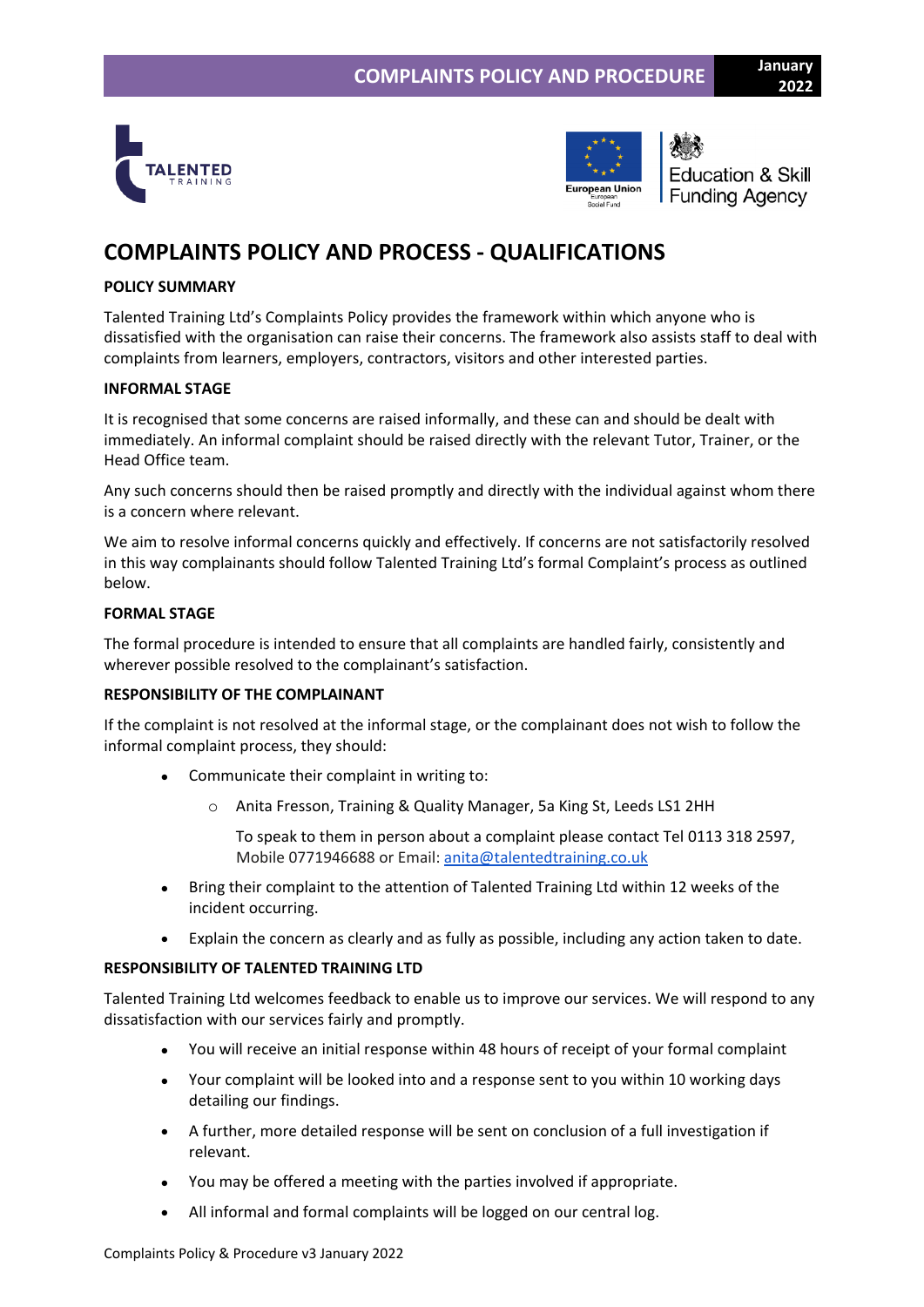• These will be retained for a period of 2 years following resolution and closure of the complaint at which point all information relating to the complaint will be deleted.

## **APPEALS AND ESCALATION PROCESS**

You may appeal to if you are dissatisfied with the outcome of your complaint. Your appeal must be submitted within 20 working days from receipt of the complaint response. Your appeal should be sent, in writing to the Managing Director, Marios Chrysostomou, to the address on page 1.

If you have fully exhausted our complaints procedure, have evidence of this and remain dissatisfied, you can contact the Awarding Body.

You can also contact the Awarding Body if you are being prevented from exhausting our complaints procedure, or if you are no longer able to contact us because we are no longer trading.

### **HOW TO COMPLAIN TO THE AWARDING BODY**

The Awarding Body only accept complaints in writing, by email or letter, except where they are required to make reasonable adjustments. Please let them know if this applies to you, either through a third party or calling them and they will arrange for someone to handle your complaint accordingly.

If you have difficulties in providing details in writing or if you are under 18, they will consider complaints made on your behalf by a third party. You will need to confirm that they can communicate with that third party on your behalf. If the complaint is on behalf of more than one person, they will need written permission from everyone.

When you contact them about your complaint, you will need to provide them with the following:

- the name of our organisation
- details of what your complaint is, together with the relevant documents
- evidence that you have fully exhausted our complaints procedure, including any appeals process (for example, written correspondence confirming the outcome)
- permission to disclose details of your complaint to us
- if you are acting on behalf of a learner, evidence that you have their permission to do so

#### **WHAT HAPPENS NEXT**

On receipt of your complaint, they will check:

- if you are a registered student with them
- if it falls into one of the categories, they investigate
- if the original decision or action complained about occurred more than 12 months ago
- whether you have exhausted our complaints procedure including any appeals process

The Awarding Body will acknowledge receipt and send a copy of their procedure. They will also inform you of whether the complaint is one that they can investigate. If the Awarding Body cannot investigate your complaint, they may also signpost you to another organisation that may be able to help you.

The Awarding Body will appoint an officer with appropriate knowledge and expertise to investigate your complaint.

If they can investigate, they will email a summary of the complaint to you. In some complex cases, they will request that you agree to the summary.

Within 10 working days of agreeing a summary, the Awarding Body will send the information that you have provided along with a summary of the complaint to us. They will then ask us to share with them:

• details and copies of the relevant procedure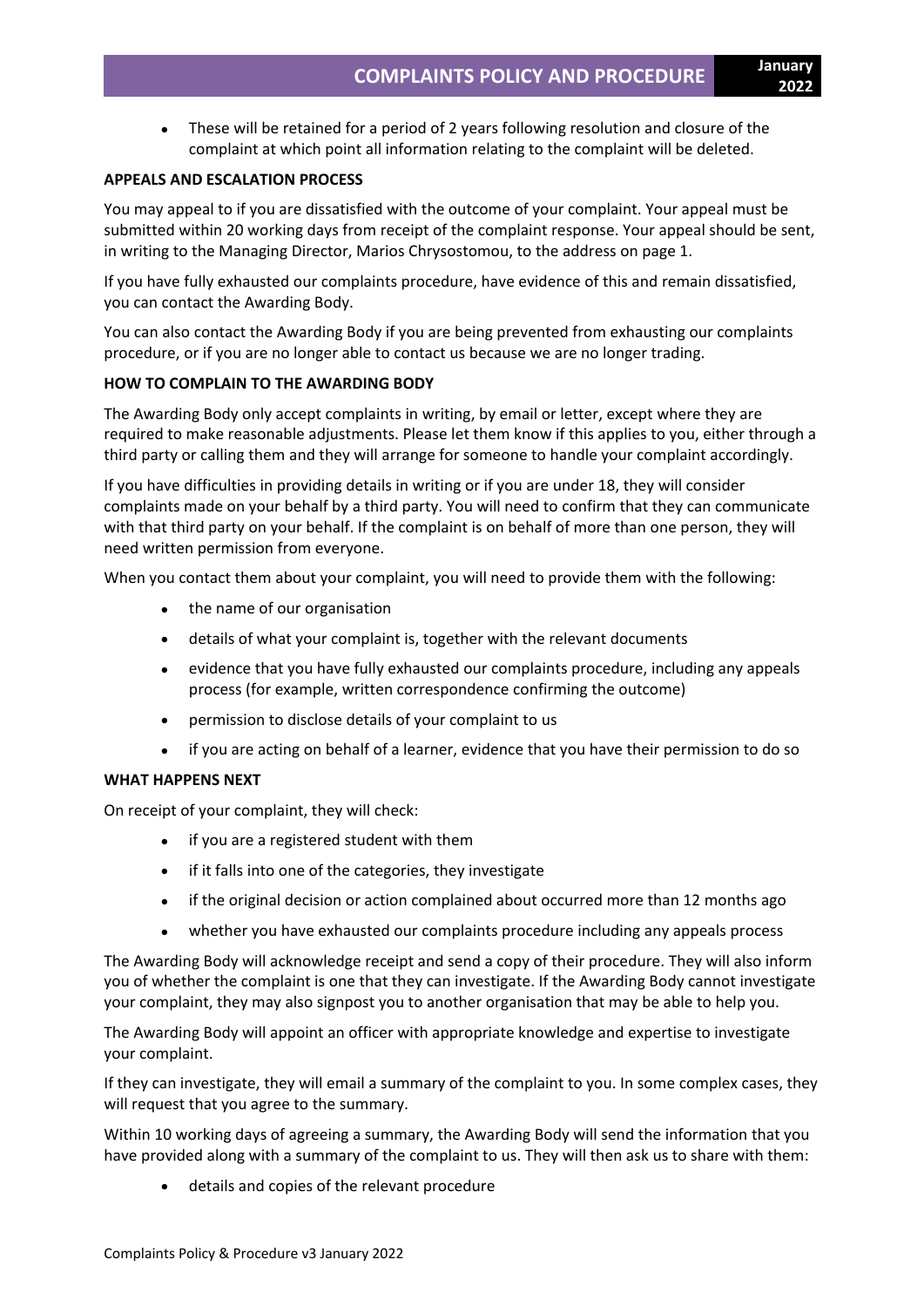- confirmation that our procedures have been exhausted
- a response to the summary of complaint, together with relevant documents
- confirmation that they can share the information provided with you

If our procedures have not been exhausted, the Awarding Body will let you know that they will not investigate the matter further until that has happened. If they decide we have unduly delayed resolving the complaint or will not resolve the complaint within a reasonable timescale, they may continue to investigate.

If the Awarding Body need more information, they may contact those involved to get further information or evidence.

The Awarding Body aim to finalise the findings within 25 working days of your complaint summary being agreed. They will notify you of the outcome and their findings, and that will conclude the investigation.

If at any point during the investigation, they encounter a delay in responding to or providing correspondence, they will notify you of the delay and provide details of when you can expect a response.

#### **CONFIDENTIALITY**

Talented Training Ltd will keep you informed of progress with your complaint and how we are handling the information provided under this Complaints Procedure. Where an investigation is required, your information may be shared with other Talented Training Ltd staff members or external third parties. Before sharing your information, we would inform you of this, unless there were exceptional circumstances, for example, where doing so could pose a risk of harm to you or others.

In the case of young people under the age of 18 raising a complaint, depending on the nature of the complaint, we may be obliged to inform their parent/guardian.

#### **REVIEW**

This policy will be reviewed on an annual basis or following changes to ESFA or Government updates, as well as statutory guidance in relation to Covid-19 and company risk assessment policies and processes.

Managing Director's Signature

M. alyts

Marios Chrysostomou Date: 01/01/2022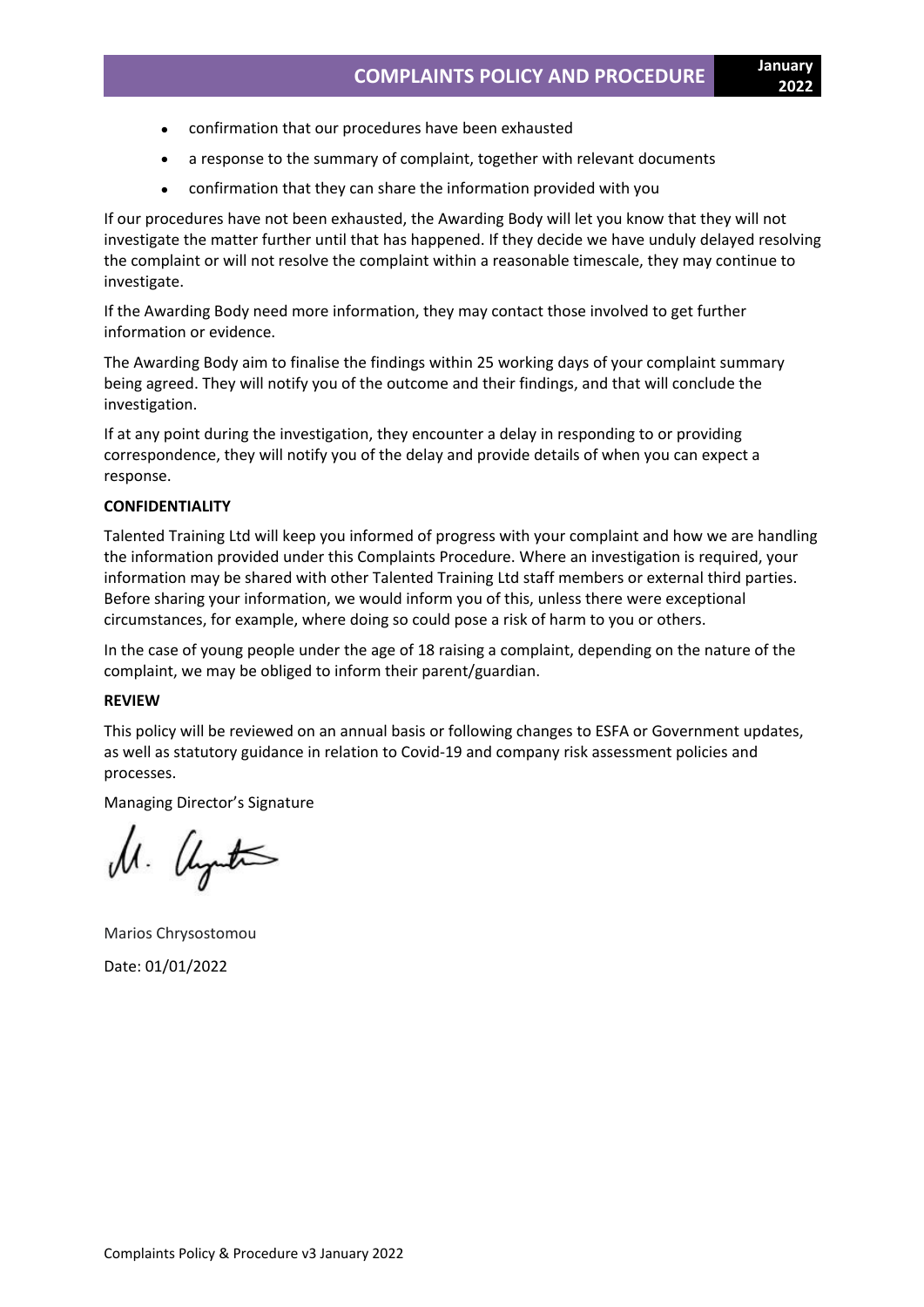# **COMPLAINTS POLICY AND PROCESS - APPRENTICESHIPS**

## **POLICY SUMMARY**

Talented Training Ltd's Complaints Policy provides the framework within which anyone who is dissatisfied with the organisation can raise their concerns. The framework also assists staff to effectively deal with complaints from learners, parents, customers, employers, contractors, visitors and other interested parties.

## **INFORMAL STAGE**

It is recognised that some concerns are raised informally, and these can and should be dealt with immediately. An informal complaint should be raised directly with the relevant Tutor. Trainer or Assessor.

Any such concerns should then be raised promptly and directly with the individual against whom here is a concern where relevant.

We aim to resolve informal concerns quickly and effectively.

If concerns are not satisfactorily resolved in this way complainants should follow Talented Training Ltd's formal Complaint's process as outlined below.

### **FORMAL STAGE**

The formal procedure is intended to ensure that all complaints are handled fairly, consistently and wherever possible resolved to the complainant's satisfaction.

## **RESPONSIBILITY OF THE COMPLAINANT**

If the complaint is not resolved at the informal stage, or the complainant does not wish to follow the informal complaint process, they should:

- Communicate their complaint in writing to:
	- o Anita Fresson, Training & Quality Manager, 5a King St, Leeds LS1 2HH

To speak to them in person about a complaint please contact Tel 0113 318 2597, Mobile 0771946688 or Email: [anita@talentedtraining.co.uk](mailto:karen@talentedtraining.co.uk)

- Bring their complaint to the attention of Talented Training Ltd within 12 weeks of the incident occurring.
- Explain the concern as clearly and as fully as possible, including any action taken to date.

## **RESPONSIBILITY OF TALENTED TRAINING LTD**

Talented Training Ltd welcomes feedback to enable us to improve our services. We will respond to any dissatisfaction with our services fairly and promptly.

- You will receive an initial response within 48 hours of receipt of your formal complaint
- Your complaint will be looked into and a response sent to you within 10 working days detailing our findings.
- A further, more detailed response will be sent on conclusion of a full investigation if relevant.
- You may be offered a meeting with the parties involved if appropriate.
- All informal and formal complaints will be logged on our central log.
- These will be retained for a period of 2 years following resolution and closure of the complaint at which point all information relating to the complaint will be deleted.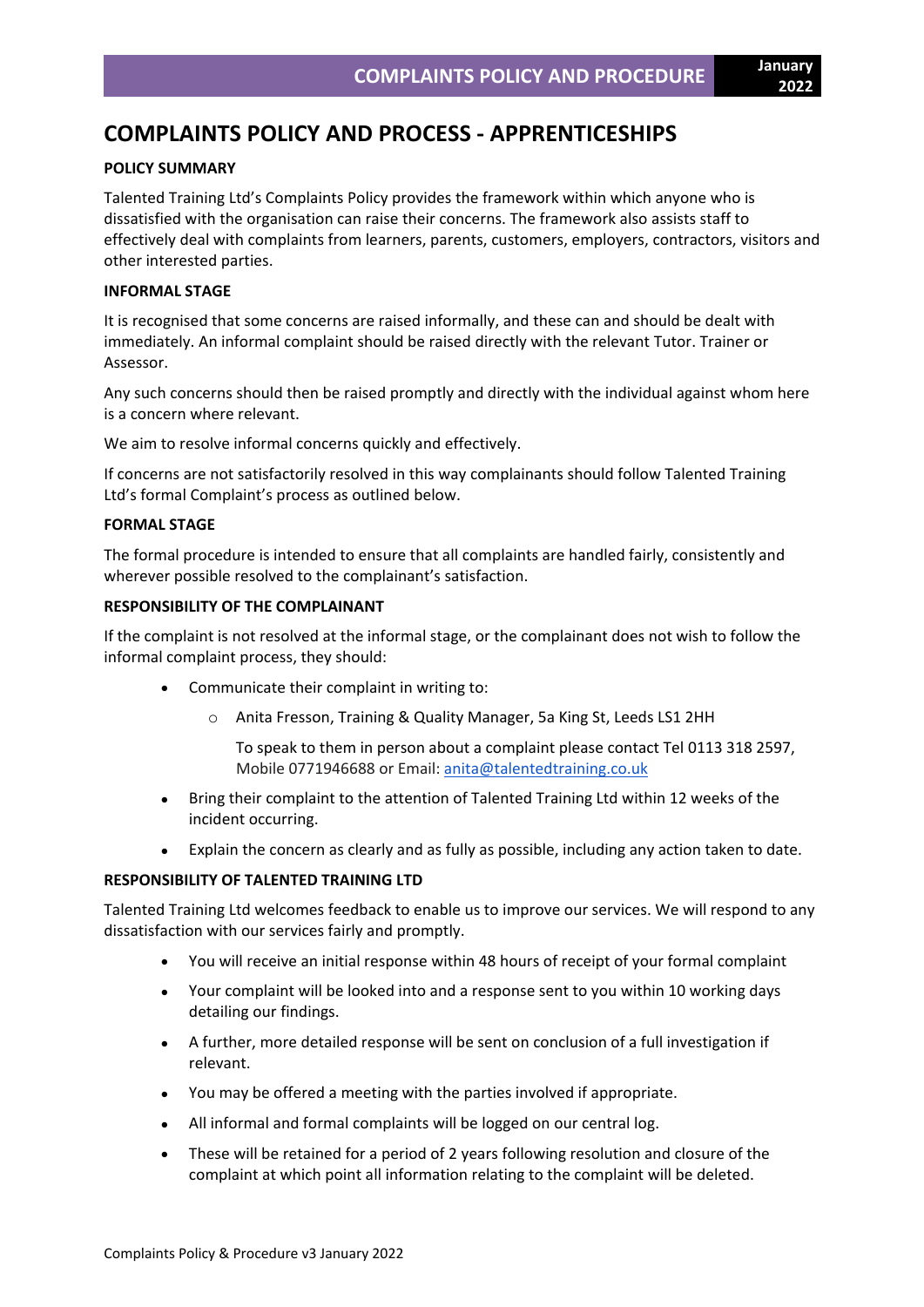### **APPEALS AND ESCALATION PROCESS**

You may appeal to if you are dissatisfied with the outcome of your complaint. Your appeal must be submitted within 20 working days from receipt of the complaint response. Your appeal should be sent, in writing to the Managing Director, Marios Chrysostomou, at 5a King St, Leeds LS1 2HH.

If you have fully exhausted our complaints procedure, have evidence of this and remain dissatisfied, you can contact the ESFA.

You can also contact the ESFA if you are being prevented from exhausting our complaints procedure, or if you are no longer able to contact us because we are no longer trading.

## **HOW TO COMPLAIN TO THE ESFA**

The ESFA only accept complaints in writing, by email or letter, except where they are required to make reasonable adjustments. Please let them know if this applies to you, either through a third party or by **[calling](https://www.gov.uk/contact-dfe) them**, and they will arrange for someone to handle your complaint accordingly.

If you have difficulties in providing details in writing or if you are under 18, they will consider complaints made on your behalf by a third party. You will need to confirm that they can communicate with that third party on your behalf. If the complaint is on behalf of more than one person, they will need written permission from everyone.

You should email complaints to **[complaints.esfa@education.gov.uk](http://complaints.esfa@education.gov.uk/)**, or put them in a letter to:

Customer Service Team Education and Skills Funding Agency Cheylesmore House Quinton Road Coventry CV1 2WT

#### **When you contact them about your complaint, you will need to provide them with the following:**

- the name of our organisation
- details of what your complaint is, together with the relevant documents
- evidence that you have fully exhausted our complaints procedure, including any appeals process (for example, written correspondence confirming the outcome)
- permission to disclose details of your complaint to us
- if you are acting on behalf of a learner, evidence that you have their permission to do so

The ESFA can only investigate on behalf of learners whose courses they fund or employers that they fund. They may ask you for further information to help them confirm this.

#### **What happens next**

On receipt of your complaint, they will check:

- if they fund the course/organisation
- if it falls into one of the **categories they can [investigate](https://www.gov.uk/government/publications/complaints-about-post-16-education-and-training-provision-funded-by-esfa/complaints-about-post-16-education-and-training-provision-funded-by-esfa#What-ESFA-can-investigate)**
- if the original decision or action complained about occurred more than 12 months ago (unless it is about an Advanced Learner Loan)
- whether you have exhausted our complaints procedure including any appeals process

The ESFA will acknowledge receipt and send a copy of this procedure. They will also inform you of whether the complaint is one that they can investigate. If the ESFA cannot investigate your complaint, they may also signpost you to another organisation that may be able to help you.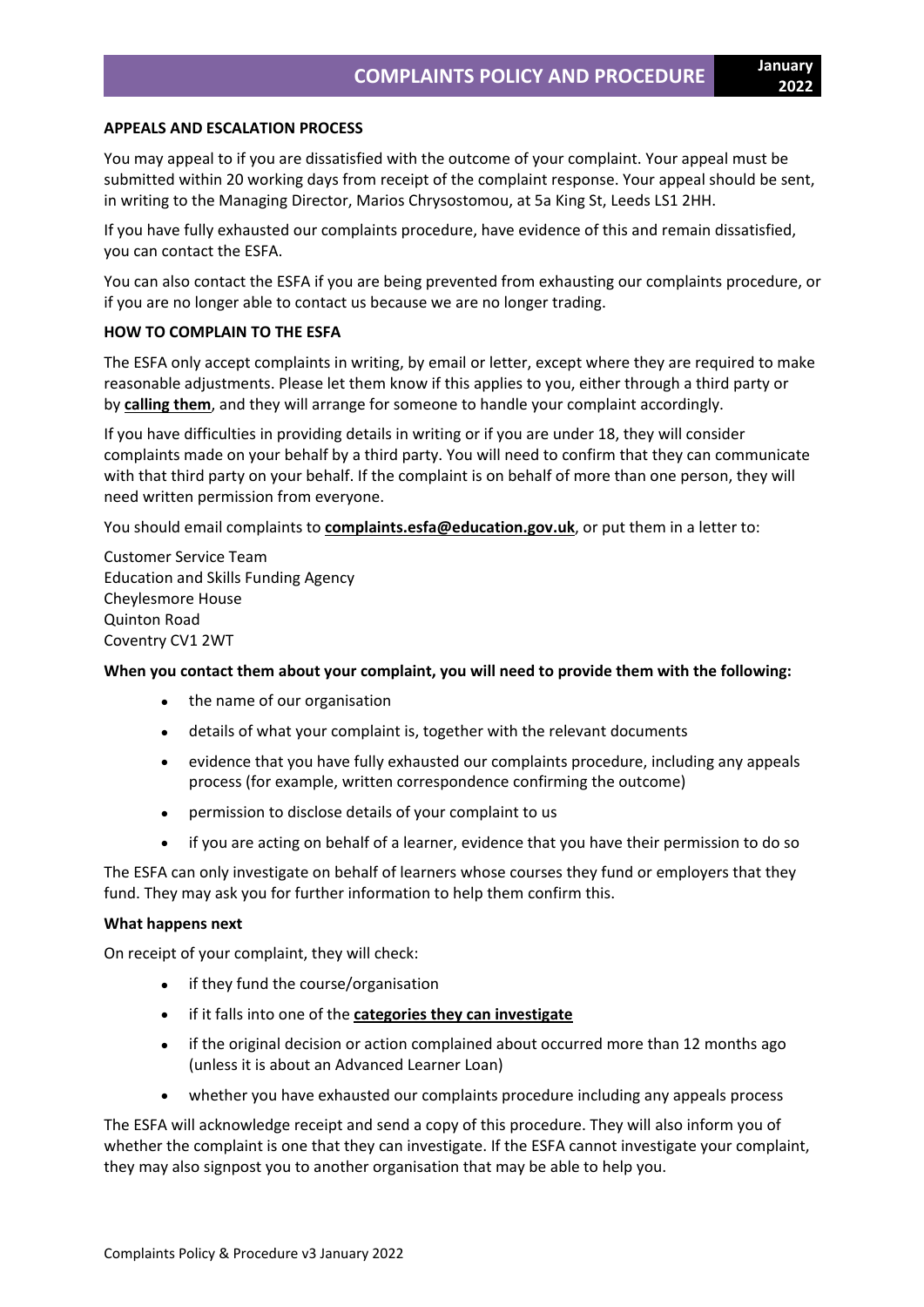The ESFA will appoint an officer with appropriate knowledge and expertise to investigate your complaint.

If they can investigate, they will email a summary of the complaint to you. In some complex cases, they will request that you agree to the summary. Where this happens, you will have 5 working days to respond.

Within 10 working days of agreeing a summary, the ESFA will send the information that you have provided along with a summary of the complaint to us. They will then ask us to share with them:

- details and copies of the relevant procedure
- confirmation that our procedures have been exhausted
- a response to the summary of complaint, together with relevant documents
- confirmation that they can share the information provided with you

If our procedures have not been exhausted, the ESFA will let you know that they will not investigate the matter further until that has happened. If they decide we have unduly delayed resolving the complaint or will not resolve the complaint within a reasonable timescale, they may continue to investigate. If the ESFA determine that you are self-funded, they will write to you to say that they cannot investigate the matter further.

If the ESFA need more information, they may contact those involved to get further information or evidence.

The ESFA aim to finalise the findings within 25 working days of your complaint summary being agreed. They will notify you of the outcome and their findings, and that will conclude the investigation.

If at any point during the investigation, they encounter a delay in responding to or providing correspondence, they will notify you of the delay and provide details of when you can expect a response.

#### **What action the ESFA will take**

The organisations funded are independent bodies and the ESFA has limited power to intervene in their day-to-day running. ESFA's role is to ensure we have acted according to their complaint's procedures.

#### **If your complaint is upheld, they may consider action against us, such as:**

- asking us to review our complaints procedure to ensure non-recurrence
- asking us to review our handling of your case

#### **Working with other ESFA teams and/or intelligence, they may consider:**

- whether they continue to fund us
- invoking clauses from the funding agreements, financial memoranda and/or contracts between ESFA and ourselves

#### **What to do if you are not satisfied**

If you are not happy with the way the ESFA handled your complaint against a provider, you can fill in the **[complaint](https://form.education.gov.uk/en/AchieveForms/?form_uri=sandbox-publish://AF-Process-f1453496-7d8a-463f-9f33-1da2ac47ed76/AF-Stage-1e64d4cc-25fb-499a-a8d7-74e98203ac00/definition.json&redirectlink=%2Fen&cancelRedirectLink=%2Fen) form** to issue a formal complaint about the ESFA.

#### **CONFIDENTIALITY**

Talented Training Ltd will keep you informed of progress with your complaint and how we are handling the information provided under this Complaints Procedure. Where an investigation is required, your information may be shared with other Talented Training Ltd staff members or external third parties. Before sharing your information, we would inform you of this, unless there were exceptional circumstances, for example, where doing so could pose a risk of harm to you or others.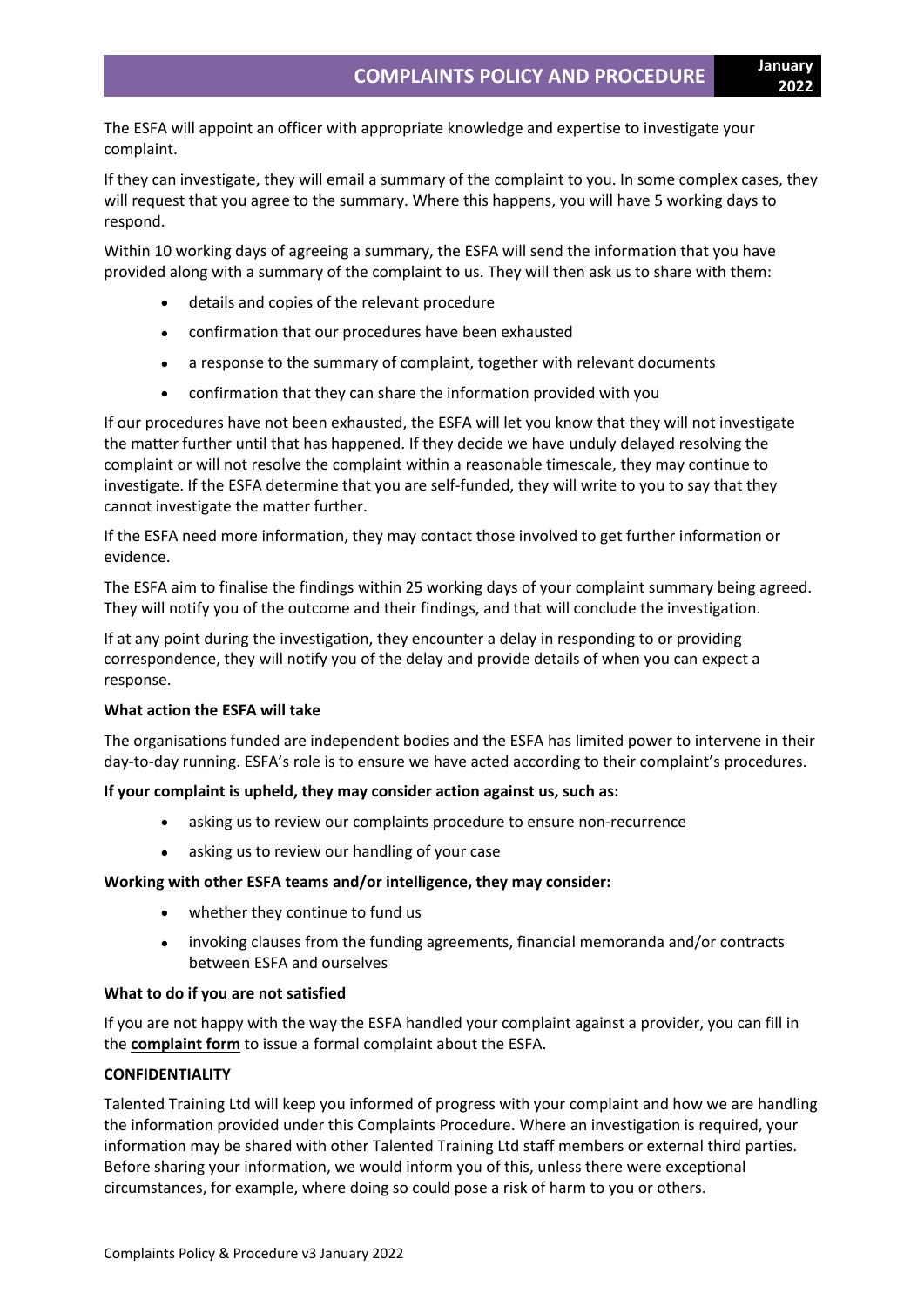In the case of young people under the age of 18 raising a complaint, depending on the nature of the

## **REVIEW**

This policy will be reviewed on an annual basis or following changes to ESFA or Government updates, as well as statutory guidance in relation to Covid-19 and company risk assessment policies and processes.

Managing Director's Signature

complaint, we may be obliged to inform their parent/guardian.

M. Uyutas

Marios Chrysostomou Date: 01/01/2022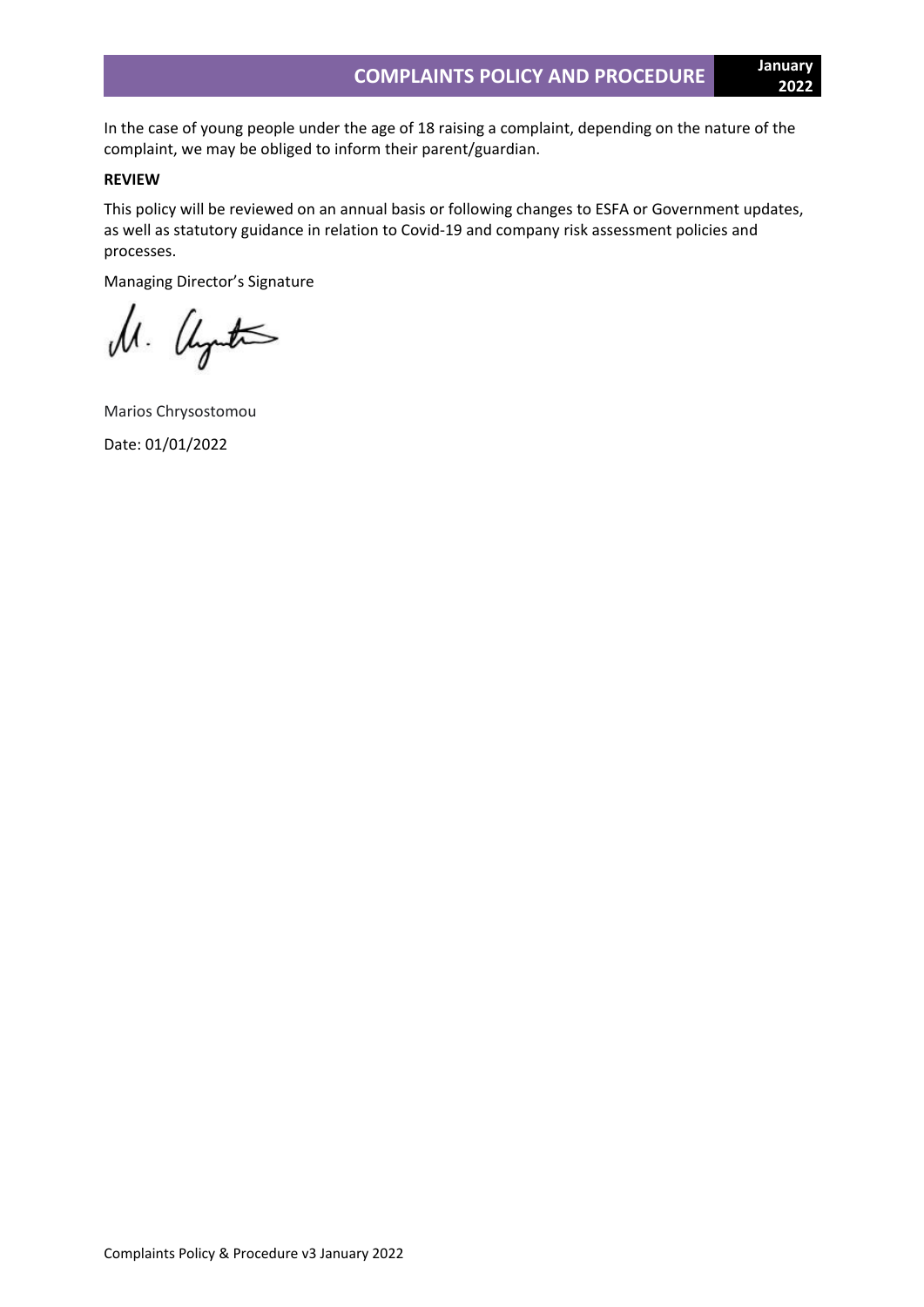## **APPENDIX A**

## **Summary of Candidate's Access to Complaints/Appeals**

Candidate Name: ……………………………………….......................................

## Assessment Centre Name

- 1. My Assessment Centre Number is:
- 2. My Assessor is:

Telephone: Email:

3. My Internal Verifier is:

Telephone: Email:

- 4. The Lead IV is:
- 5. The Centre Manager is
- 6. The Assessments Centre's External Verifier is
- 7. My Awarding Body is…and they can be contacted by:

Telephone: Email:

If I am unhappy about my assessment process these are the people to whom I can complain.

Please sign this form with your assessor as evidence that the appeals process has been explained to you and to indicate that you have received and understood how to use the Complaints/Appeals Procedure.

Candidates Signature

Date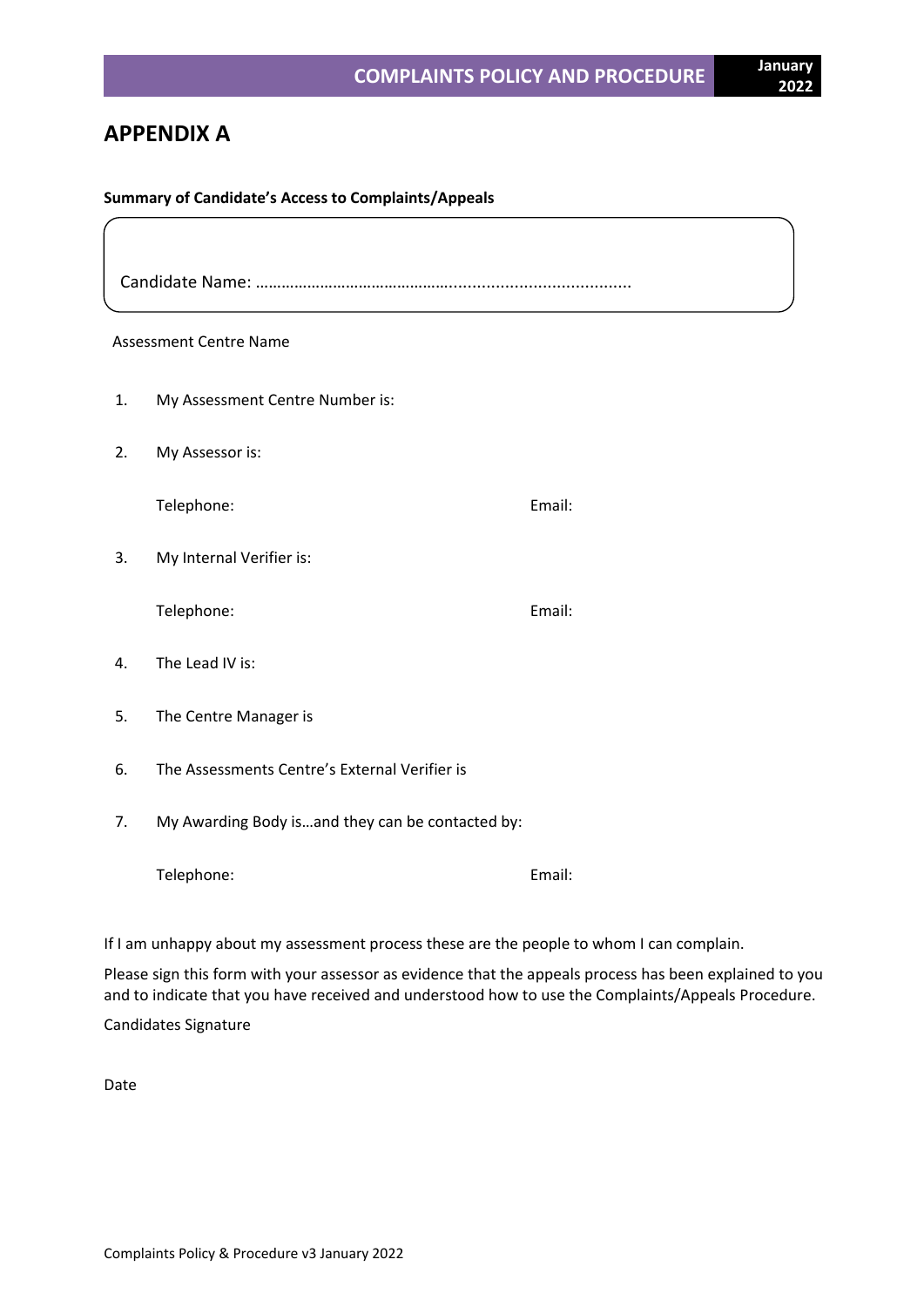## **APPENDIX B**

## **Formal Complaint Form**

It is assumed that in making a formal complaint you will first have taken your complaint through the informal stage.

By submitting a complaint, a learner should understand that Talented Training Ltd will itself need to gather information about the matters raised, and that this information may include sensitive personal details.

This form is for use by any learner of xxx any learner applicant, or by a group of learners acting collectively, provided all named individuals have signed up to it. Please be aware that xxx takes a strong view about complaints which it finds to be frivolous, vexatious or malicious. Anonymous complaints will only exceptionally be considered.

| Name of complainant |                   |  |
|---------------------|-------------------|--|
| (your name)         |                   |  |
| Employer            |                   |  |
| Address for         |                   |  |
| correspondence      |                   |  |
| Email address       |                   |  |
| Contact telephone   | Date of complaint |  |
| number              | submission        |  |

Description of your complaint

Please provide details of:

- 1. the background to your complaint, including stating the relevant facts and events involved chronologically, together with relevant dates.
- 2. the issue(s) which you wish to be considered.

If you have several issues, please list these, and provide details of each separately.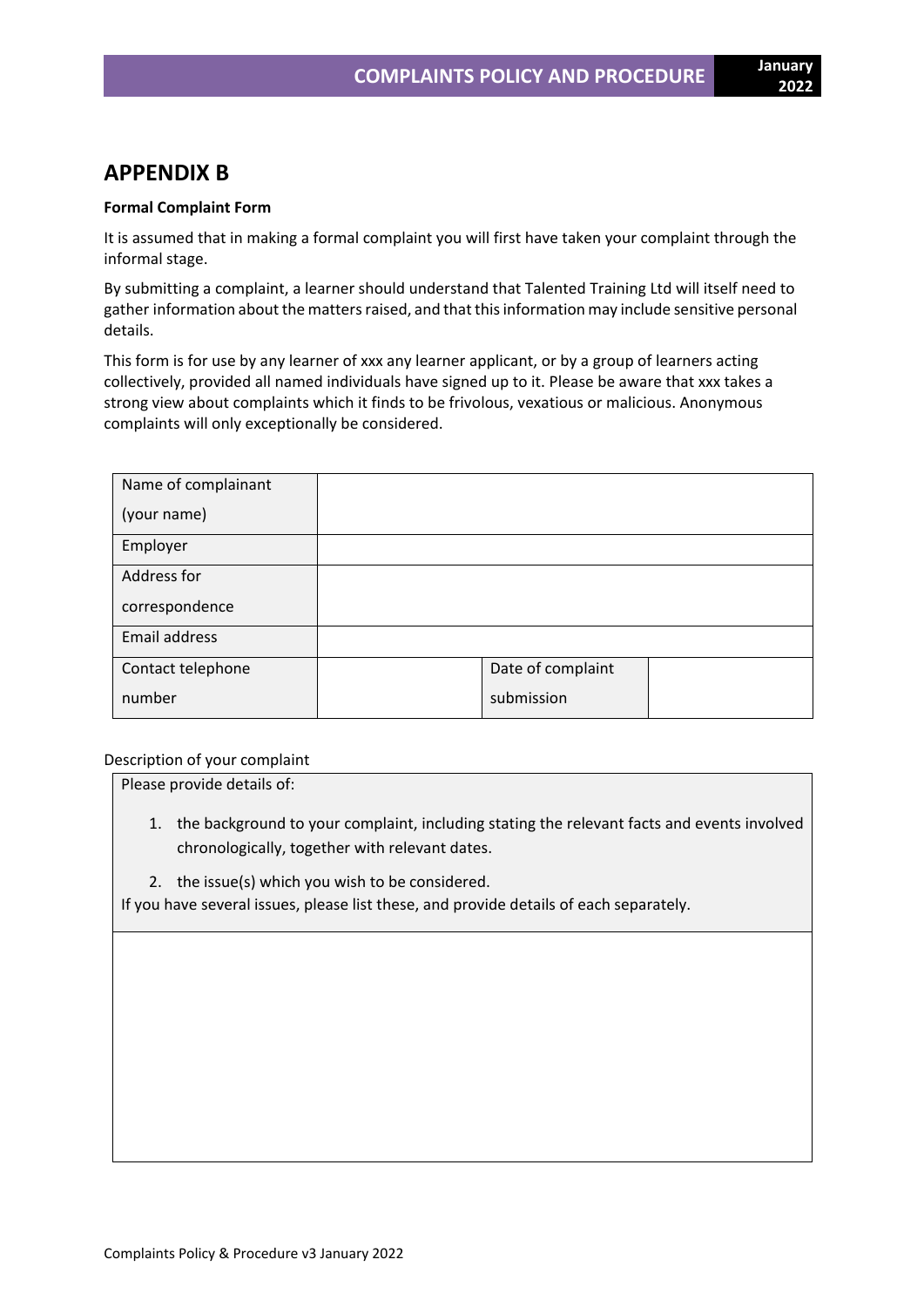## **The History of your Complaint at the Informal Stage**

Please provide details of how you have raised these concerns so far including:

- a) a description of the steps you have taken to resolve this matter informally, for example by raising it with the relevant staff
- b) details and names of the people with whom you have raised this complaint informally, e.g. your employer or Tutor.
- c) the outcome of the complaint at the informal stage
- d) the reasons why you feel that your complaint remains unresolved.

### **Additional documents**

Please list any additional documents or other evidence you are submitting in support of your complaint.

## **The resolution you seek**

Please tell us what resolution you seek and why you believe this remedy is appropriate.

#### Please send your complaint to xxx

If you submit your complaint in hard copy, please sign here to verify that it is from you.

| Signature | $D - L$<br>Date |  |
|-----------|-----------------|--|
|           |                 |  |